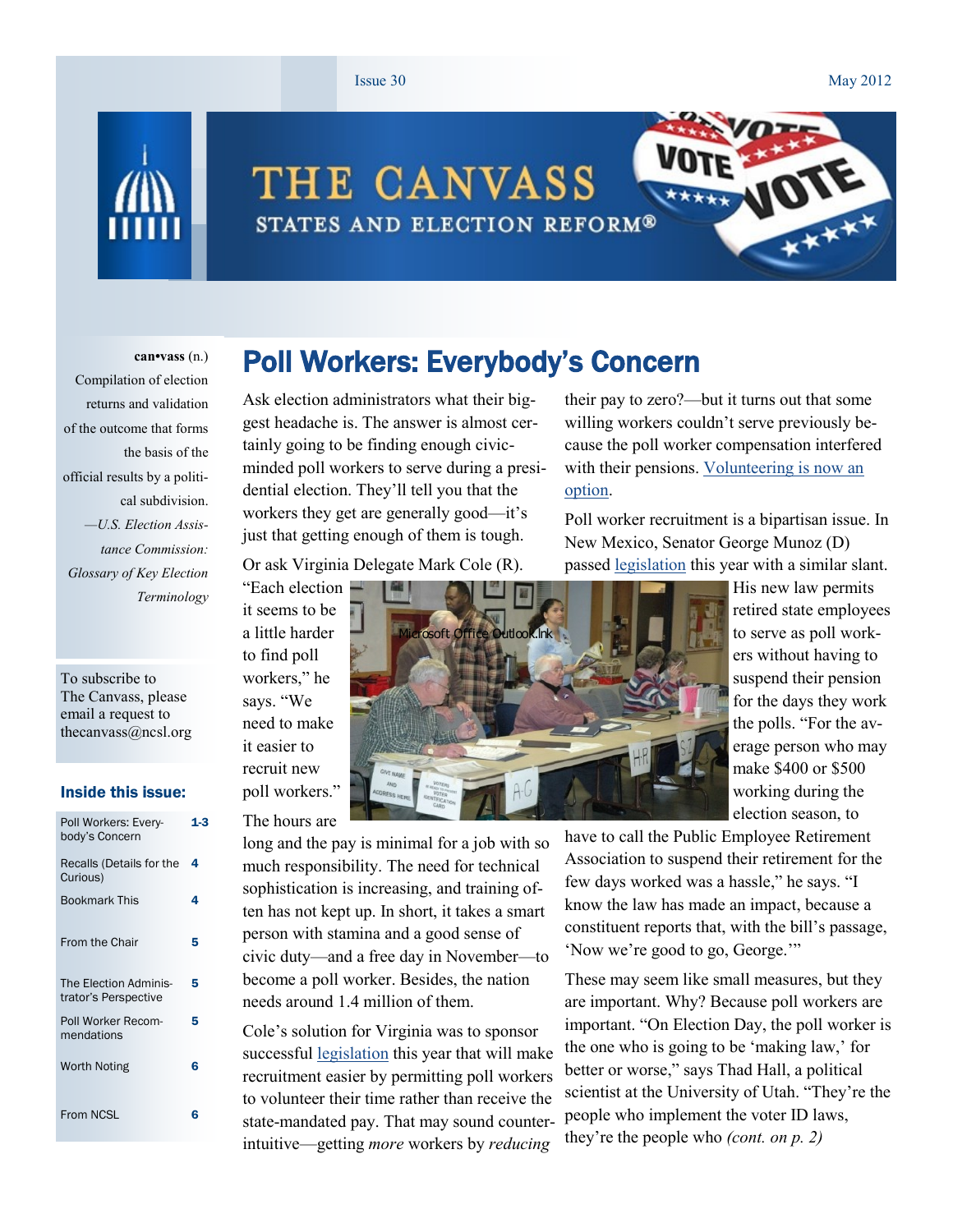$\mathbb{R}^m$ 

#### Poll Workers: Everybody's Concern? *cont. from page 1*

show voters how to use the voting technology, and you need well-trained people so they don"t screw it up." Hall"s research includes "[Voter Attitudes Toward Poll](http://vote.caltech.edu/drupal/files/working_paper/WP_77.pdf)  [Workers in the 2008 Election](http://vote.caltech.edu/drupal/files/working_paper/WP_77.pdf)."

Administrators really understand this: "If the people at the polling place don"t know what they"re doing, it"s a problem for both parties, not just one," according to George Gilbert, election supervisor for 24 years in Guilford County, N.C. For more details on why poll workers matter, see Electionline's 2007 report, "[Helping Ameri](http://www.pewtrusts.org/uploadedFiles/wwwpewtrustsorg/Reports/Election_reform/ERIPBrief19_final.pdf)[cans Vote: Poll Workers](http://www.pewtrusts.org/uploadedFiles/wwwpewtrustsorg/Reports/Election_reform/ERIPBrief19_final.pdf)."

#### **Poll Worker History and Practice**

The "poll worker problem" has a long history. "The greatest single problem of election administration is that of securing honest and capable precinct officers, who are essential to a satisfactory election administration," according to the 1934 tome, [Election Administration in the](http://www.nist.gov/itl/vote/josephharrisrpt.cfm)  [United States,](http://www.nist.gov/itl/vote/josephharrisrpt.cfm) by Joseph P. Harris. Back then, temporary election workers were paid between \$3 and \$6 per day. The wages have changed, but the concern remains the same.

In the early 2000s, several national task forces, including NCSL"s "[Voting in America: Final Report of the NCSL](http://www.ncsl.org/default.aspx?tabid=16495)  [Elections Reform Task Force](http://www.ncsl.org/default.aspx?tabid=16495)" addressed poll worker issues. NCSL"s report offered five recommendations (listed in the sidebar).

Whose job is it to find the poll workers? In some states, such as [Kansas](http://www.sedgwickcounty.org/elections/precinct_worker.asp) and [Utah,](http://www.utahcountyonline.org/Dept/clerkaud/Elections/pollworkers.asp) poll workers are recruited directly by election administrators. In other states, such as [North Carolina,](http://www.ncleg.net/EnactedLegislation/Statutes/HTML/BySection/Chapter_163/GS_163-41.html) election officials select poll workers from lists submitted by political parties. No matter how poll workers come on board, they are deployed in a partisan balance at each polling place—although the balance may include unaffiliated voters.

Even in the states where parties submit lists of potential poll workers, "the buck stops here" on the election administrator's desk. They may recruit by posting an application on a website, putting notices in newspapers or talking up the opportunity whenever possible. Gilbert says he's found an additional and highly successful recruitment tool: an 18-hour training program at a local community college. (Poll workers who complete the

training are paid \$35 more per day than other poll workers.) "The training has a tendency to keep them around longer," he reports. "We have far fewer problems on Election Day than we used to because they can answer more voter questions, they approach the job with more confidence, and they know what they"re doing and why they"re doing it." The Guilford County certification program is a rarity; most training around the nation takes place in about two hours.

#### **The Legislator's Role in Recruitment**

What role can state legislators play? First, when they undertake any revisions to election law, they can consider the effect the change will have on poll workers. "Think about your election laws more holistically," counsels Hall. How will a change work for rural areas? Urban areas? How will it fit with existing law?

Then, consider timing. Implementing any new laws that affect how people vote, such as voter ID laws, will require changes in training for poll workers, he says. "We should take poll workers' work seriously and try to make sure we"re training them well and not passing laws that make their lives difficult."

Second, legislators can write laws that make it easier to recruit good people. A few examples:

- Permit poll workers to work as volunteers, as Virginia did.
- Reduce the hassle factor for public retirees who are receiving a pension, as New Mexico did.
- Shorten the voting day; Louisiana's Secretary of State [Tom Schledler,](http://theadvocate.com/news/2727275-123/senate-panel-blocks-cut-in) asked his Legislature this year to reduce the hours from 12 to 11, in large part to reduce the burden on poll workers. (The measure failed.)
- Increase compensation or otherwise provide better incentives, as [Tennessee](http://wapp.capitol.tn.gov/apps/Billinfo/default.aspx?BillNumber=SB3650&ga=105) did in 2008, raising the minimum pay for poll workers from \$15 to \$50.
- Move away from partisan nominations for poll workers, as [Nevada](http://www.leg.state.nv.us/Session/76th2011/Bills/AB/AB473_EN.pdf) did in 2011, by no longer permitting political parties to make recommendations.
- Encourage college students to serve (see the U.S. Election Assistance Commission's Guidebook for Recruiting [College Poll Workers\).](http://www.eac.gov/assets/1/Page/A%20Guidebook%20for%20Recruiting%20College%20Poll%20Workers.pdf) *(cont. on p. 3)*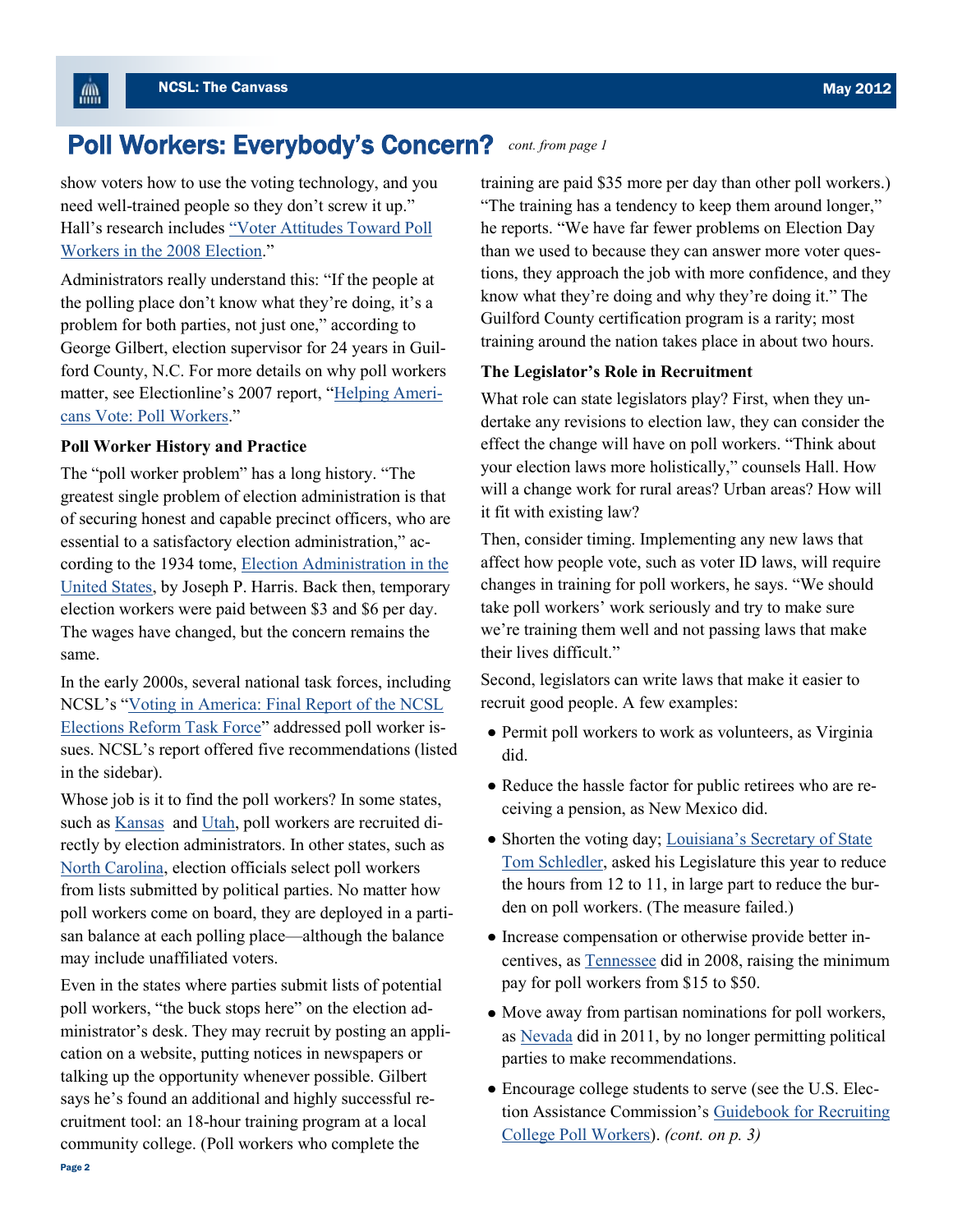儡

## Poll Workers: Everybody's Concern *cont. from page 2*

- Permit 16 and 17 year-olds to serve. At least 32 states and the District of Columbia allow youth to serve as poll workers under certain circumstances. This has the added benefit of encouraging civic engagement among young people.
- Ease residency requirements, as [Tennessee](http://www.capitol.tn.gov/Bills/107/Bill/HB0378.pdf) did this year, by changing the requirement from "within the legislative district" to "within the county."
- Change the partisan balance requirements, as North [Carolina](http://www.ncga.state.nc.us/gascripts/statutes/statutelookup.pl?statute=163-41) recently did; "There are precincts where there just isn"t a Democrat there, or isn"t a Republican there," says Gilbert. With recent changes to the law, he can now have one poll worker from outside the precinct.
- Permit "split shifts" as [Nebraska](http://uniweb.legislature.ne.gov/laws/statutes.php?statute=32-230) has done, so that workers do not have to put in a grueling 14- or 16 hour day.

#### **Drafting Poll Workers**

Nebraska has been something of a laboratory for poll worker management. In addition to offering split shifts and permitting high school students to serve as poll workers, it is best known as the only state so far that has permitted jurisdictions to "draft" poll workers in the same fashion as courts select jury members. So far, only Douglas County is taking advantage of this statutory permission. The election officials draw from a randomized pool of registered voters and send out notice for those people to appear. The person can postpone his or her duty, but can"t decline. "Drafting has been a great experience for us overall, because we simply don"t run out of poll workers," says David Phipps, Douglas County election commissioner. "Some of them stay on as volunteers because they enjoy it." The volunteers and the draftees are treated just the same, and officials feel there is no quality difference.

Neal Erickson, Nebraska"s deputy secretary of state for elections, is even more enthusiastic about the "poll

worker protection" the Cornhusker State offers. Nebraska [statutes](http://uniweb.legislature.ne.gov/laws/statutes.php?statute=32-241) now say that an employer must give workers time off to serve as poll workers and can"t force them to use sick leave or vacation.

The employer must pay the difference between what poll workers earn for a day at the polls and their regular wages, if that is more, the same as it would be for employees serving on juries. (Wages vary from county to county and according to the duties; it is never less than minimum wage. Most employers don"t bother doing the math, and just pay the regular salary.)

The law also requires that there be at least eight hours between the end of a job shift and the start of Election Day duties, and also at least eight hours on the other end.

One final piece of protection: the names of Nebraska"s poll workers are not released until after the election is complete. "We couldn"t find any rationale to know those names earlier other than nefarious ones," so we don"t permit it, says Erickson.

### **A Final Word**

While legislators and their kin generally are prohibited from serving as poll workers, they *can* solicit for poll workers. They can encourage others to serve by adding a sound bite to public talks, sending a quick tweet, adding a bullet point to press releases, or using an e-mail list as Virginia"s Delegate Cole has done.

Legislators also can suggest poll worker recruitment; as a cause célèbre to local editorial boards. Fremont County, Wyoming's daily paper, [The Ranger,](http://dailyranger.com/story.php?story_id=1303&headline=Rural-polling-places) took up the issue. It closed its editorial with these words, which are free for the borrowing: "Just in case, though, the next time you see that "Election Judges Needed" advertisement, consider answering it."

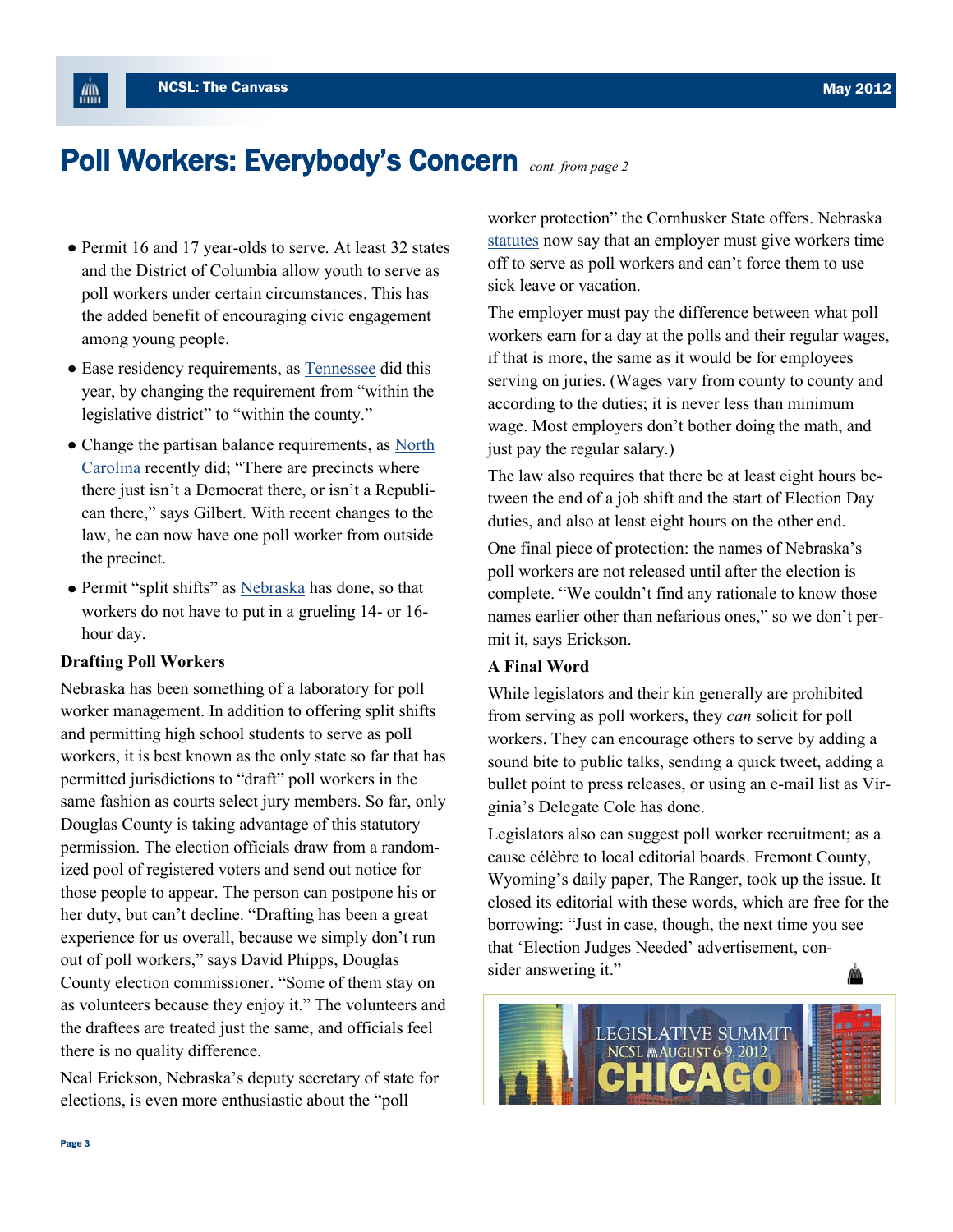血

### Recalls (Details for the Curious)

Generally speaking, recalls of state officials, including legislators, are few and far between. Recall attempts against legislators have succeeded in triggering an election only 36 times; the legislator was successfully removed from office 17 times.

Recall seems to be on the rise, especially in Wisconsin. Before 2011, no more than three legislative recall elections had ever been held in a single year; in 2011, 11 were held, and four more are scheduled for June this year. With a total of 17 legislative recall elections, Wisconsin takes the lead; California comes in second with eight.

The June recall of Governor Scott Walker will be only the third time in U.S. history that a gubernatorial recall election has been held. The first two were in North Dakota in 1921 and in California in 2003; both succeeded in recalling the governor. Enough signatures were gathered to trigger a recall election of Arizona"s governor in 1988, but the governor was removed from office by the Arizona Legislature before the election could be held.

While the national media is doing a good job of covering the Wisconsin recalls, it hasn't covered how recalls work.

NCSL"s webpage, [Recall of State Officials,](http://www.ncsl.org/default.aspx?Tabid=16581) does the job in depth. In short, 19 states permit recall elections. (Virginia, a 20th recall state, relies on a trial rather than an election.) Citizens gather petition signatures and, if they gather enough valid ones in the time allotted, a recall election is scheduled.

From this point on, each of the 19 states that permit recall elections handles them just a bit differently. The elections themselves come in two general flavors:

**"Simultaneous" elections:** In six states, one election is held to determine if the official should be recalled and, if so, to elect the successor. In California and Colorado, the ballot includes two questions: first, whether the official should be recalled, and second, which candidate should fill the slot.

In Arkansas, Nevada, North Dakota and Wisconsin, the recall ballot consists of a list of candidates for the office, which may or may not include the official who is the subject of the recall. In other words, a successful campaign to hold a recall essentially triggers a special election for the office.

**"Sequential" elections:** In the remaining 13 states, the recall ballot contains only the question of whether the official should be recalled.

If the majority votes "yes," the office is declared vacant. In Georgia, Illinois, Louisiana, Michigan, Minnesota, Montana, New Jersey, Oregon and Rhode Island, this triggers a separate special election to fill the vacancy. In Alaska, Idaho, Kansas and Washington the office is filled by appointment.

Minnesota most recently adopted recall procedures for state officials in 1996.

For those who want more information, check out [The Recall Elections Blog.](http://recallelections.blogspot.com/) 

### Bookmark This

The U.S. Election Assistance Commission, a national clearinghouse on elections, runs a [blog](http://www.eac.gov/blogs/) that can be helpful for policymakers as well as elections officials. Readers stay up-to-date on primaries, special elections and planning for the general election, and get answers to election-related FAQs. If it is easier to get information in your inbox, subscribe to the [EAC Newsline,](http://www.eac.gov/signup.aspx) an e-newsletter that highlights free resources and tools for election officials, voters and policymakers to help them prepare for the 2012 elections.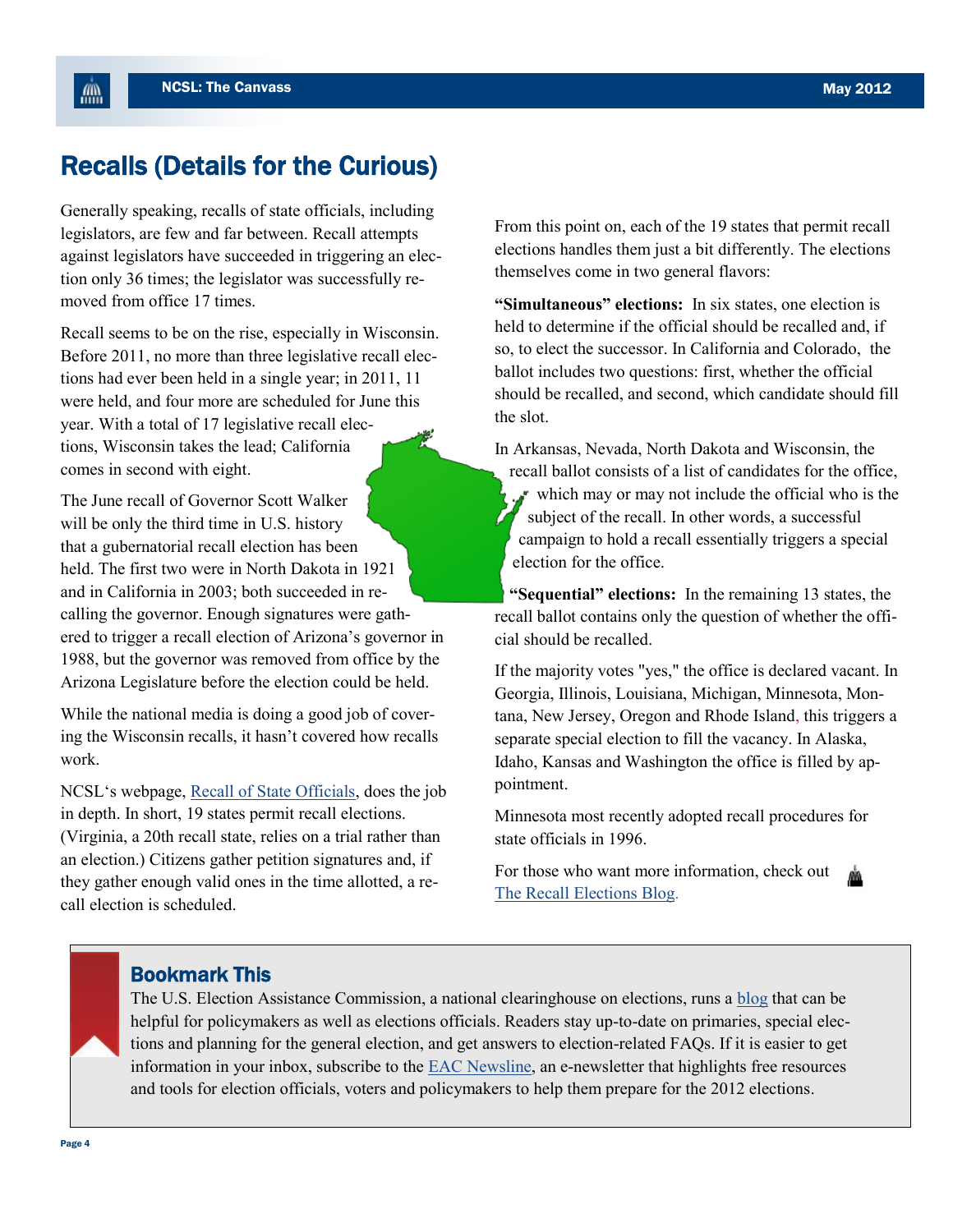## From the Chair

飍

*Representative Andre Cushing III (R) is Maine's assistant majority leader and chair of the House Elections Committee. On May 2, 2012, NCSL asked him about the work that he and his state are doing on elections, especially since Maine is, as he puts it, a "retail" politics state, with small communities and small districts. An excerpt:* 



"When it comes to issues such as voting, my personal feeling is that it's a right, but there's a responsibility that comes with that right. Voters should know where to vote and be prepared to know who they"re voting for and what they"re voting for. If you have to stretch just a little bit, if you have to be more prepared to vote, then you treat the vote with more respect."

Read the full interview [here](http:/www.ncsl.org/default.aspx?Tabid=24216) for Cushing's views on elections in small states, same day voter registration, and encouraging participation in civic life.

## The Election Administrator's Perspective

*Candace Grubbs, County Clerk Recorder/Registrar of Voters, in Butte County, Calif., took office in 1987. While hers is an elected position, she operates as if it were an administrative one. On May 1, 2012, NCSL asked for her perspective on how elections have changed during her tenure, and the key issues for her office and state. An excerpt:*

"In 2000, the general election cost was \$3.34 per registered voter in Butte County; it was \$6.61 in 2010. And since turnout is always well below 100 percent of registered voters, if you look at the cost per actual vote cast, it went from \$4.51 to \$9.87. That's an astronomical climb. The more we spend on elections, the less we have for things like the sheriff and other public needs. It"s time to look at all of this and say, "Enough is enough. Something has to change*.'"*



Read the full interview [here](http://www.ncsl.org/default.aspx?Tabid=24217) for Grubbs" thoughts on who should pay for elections, voter ID, same-day registration and more.

### 2001 Poll Worker Recommendations: Worth Reviewing?

In 2001, NCSL convened an **[Elections Reform Task Force](http://www.ncsl.org/default.aspx?tabid=16495)** with a diverse bipartisan members list representing 22 states. The recommendations below represent what legislators and staff who served on the task force thought. Even though 11 years have gone by, these may bear reviewing.

- **Recommendation 9.1**: States should develop more extensive programs to train election day workers to properly interact with voters.
- **Recommendation 9.2**: States should remove barriers to the recruitment of election day workers.
- **Recommendation 9.3:** States should assist in funding the recruitment, training and retention of election day workers.
- **Recommendation 9.4**: Election day workers should be educated about disability etiquette and how best to serve voters with disabilities
- **Recommendation 9.5:** States should establish a policy requiring a sufficient number of election day workers at each polling place.